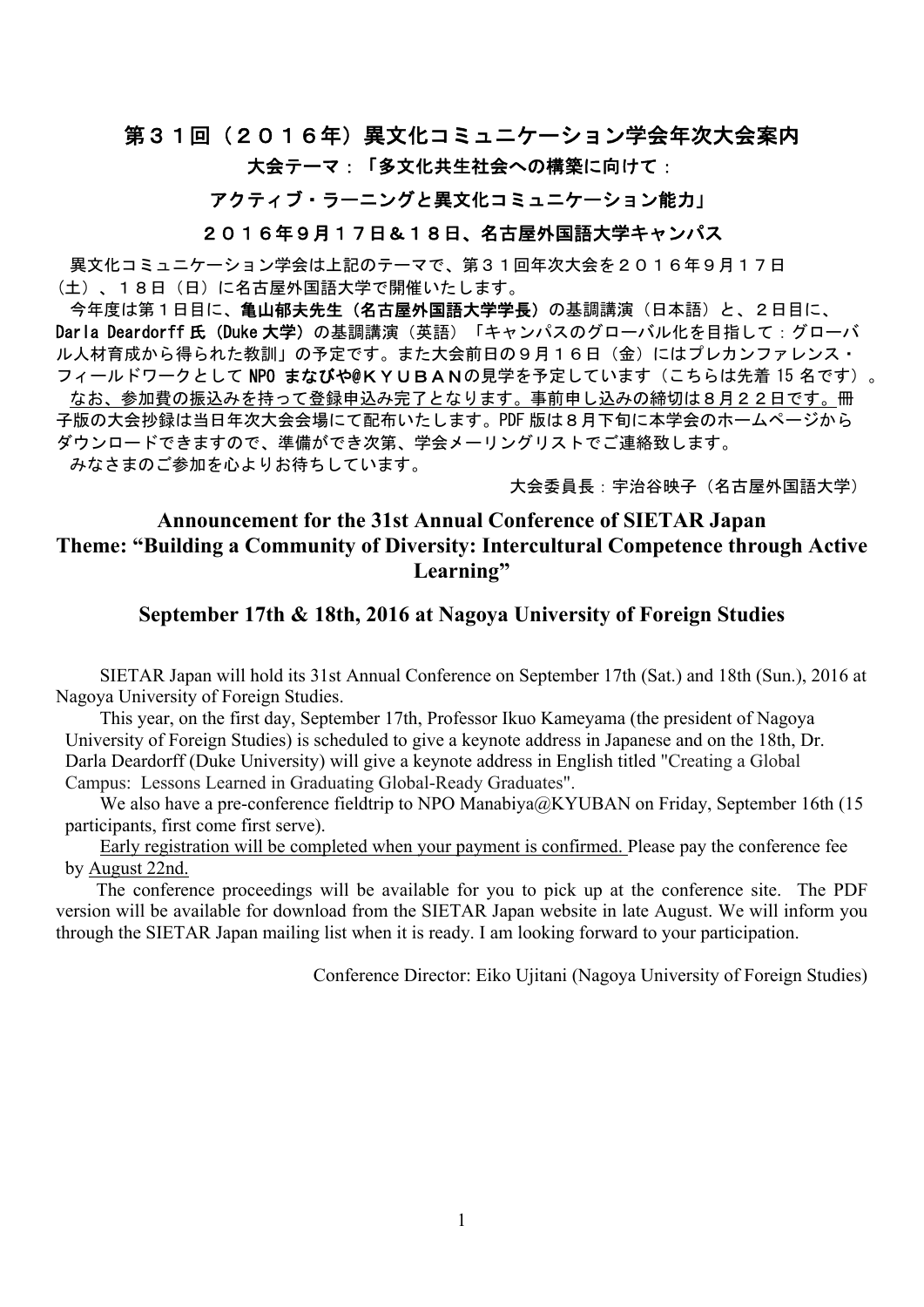#### 大会申込み・参加費のご案内

| 大会参加者の方は、振込用紙にて参加費の事前振り込みをお願いします (8月22日(月)まで)。                                                          |  |  |  |  |  |
|---------------------------------------------------------------------------------------------------------|--|--|--|--|--|
| 振り込みをもって事前申し込み完了となります。尚、振込済みの参加費については原則返金しま                                                             |  |  |  |  |  |
| せん。新しく会員になる場合、8月4日(木)までに入会申込書(ホームページよりダウンロードし                                                           |  |  |  |  |  |
| てご利用下さい)を学会事務局までお送り下されば(消印有効)、事前振込の会員資格が得られ                                                             |  |  |  |  |  |
| ます。学部生は無料です。                                                                                            |  |  |  |  |  |
| 事前振込み(8/22 以前): 会員 5000円 非会員 7000円 大学院生 2000円                                                           |  |  |  |  |  |
| 大学院生 3000円                                                                                              |  |  |  |  |  |
| 懇親会費 6000円(9/17)                                                                                        |  |  |  |  |  |
| *海外在住参加者: <u>8/22 までに sietar-conf@bunken.co.jp</u> あてに「事前申し込み」のメールをお送り                                  |  |  |  |  |  |
| 下さい。当日会場にて「事前参加費」を支払えば参加できます。                                                                           |  |  |  |  |  |
| *非会員参加者:HP掲載の必要項目を振込用紙に記入し郵便局より振り込んで下さい。                                                                |  |  |  |  |  |
| *ヘルプ・デスク:異文化コミュニケーション学会 大会事務局 sietar-conf@bunken.co.jp                                                  |  |  |  |  |  |
| Conference Registration Fee                                                                             |  |  |  |  |  |
| Please pay the conference fee by August 22nd (Mon.). Early registration will be completed when your     |  |  |  |  |  |
| payment is confirmed. The fee once paid will not be generally refunded. If you are not a member, please |  |  |  |  |  |
| download the registration form and send the filled-out form to SIETAR Japan Office via email by         |  |  |  |  |  |
| August 4th (Thu.). There is no charge for undergraduate students.                                       |  |  |  |  |  |
| Conference Fee (payment before August 22nd)                                                             |  |  |  |  |  |
| Member: ¥5000 Non-Member: ¥7000<br>Graduate Student: ¥2000                                              |  |  |  |  |  |
| Conference Fee (payment on the conference day)                                                          |  |  |  |  |  |
| Member: ¥7000 Non-Member: ¥9000<br>Graduate Student: ¥3000                                              |  |  |  |  |  |
| Welcome Party: ¥6000 (Sep.17th)                                                                         |  |  |  |  |  |
| * Overseas participants: Send an email with the subject named "Early registration" to sietar-           |  |  |  |  |  |
| conf@bunken.co.jp before August 22nd, then you can pay an early bird fee at the conference site.        |  |  |  |  |  |
| * Non-Member participants: Please fill out a postal transfer form and send your fee at the post office. |  |  |  |  |  |
| * Help desk: SIETAR Japan Conference Office email: sietar-conf@bunken.co.jp                             |  |  |  |  |  |

### プレカンフェレンス・フィールドワーク:NPO まなびや@KYUBAN

| 日時: |  | 9月16日(金曜日)12:45pm~16:45pm (大会前日) |  |
|-----|--|----------------------------------|--|
|     |  |                                  |  |

- 集合場所: 13:00 pm 名古屋国際センター集合 電話.052-581-5689
- 対象: 外国籍住民集住地区での子供の教育支援に興味のある方
- 参加人数: 15 名(先着順)
- 担当: SIG Living within Diversity (LIDI): Lisa Rogers (lisafrog@gmail.com) 富岡美智子 (tomiokami@yahoo.co.jp)

スケジュール

13:15~14:30 名古屋国際センター見学

15:00~16:30 NPO まなびや@KYUBAN のこどもひろばを見学・案内:川口祐有子

### 申し込み方法

名前、所属、連絡先を明記の上,メールで9月9日 (金曜日)までに上記の担当者宛にお申し込み ください。件名には「まなびや見学」とお書きください。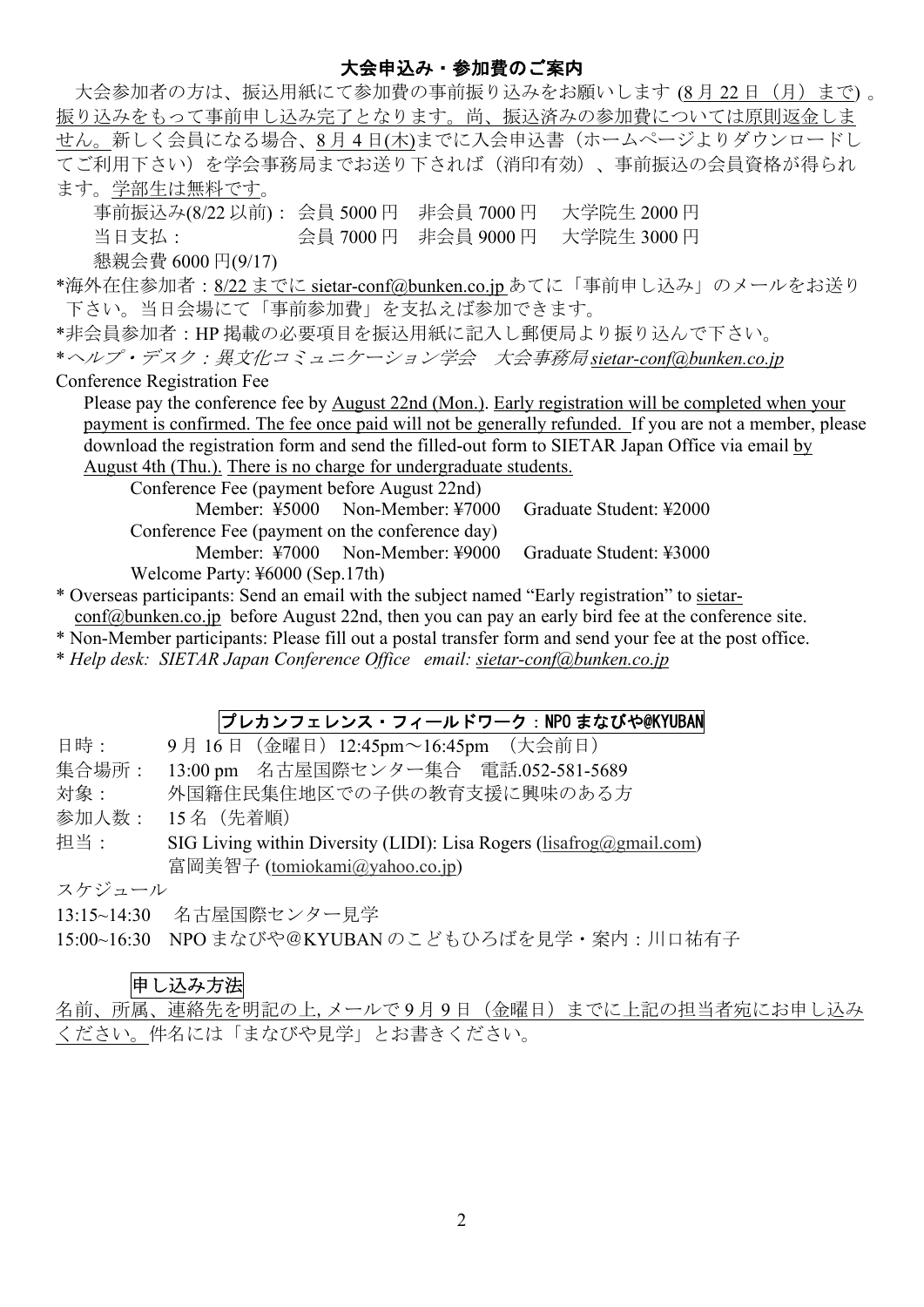## Pre-conference: Fieldwork at NPO Manabiya@KYUBAN

Date: September 16th (Fri.) 12:45-16:45pm

Meeting place: 13:00 p.m. at Nagoya International Center Phone: 052-581-5689

Participants: 15 people who are interested in after school education for children in a foreign community Coordinators: SIG Living within Diversity (LIDI): Lisa Rogers (lisafrog@gmail.com)

Michiko Tomioka (mailto:tomiokami@yahoo.co.jp)

Schedule 13:15~14:30 Visiting Nagoya International Center 15:00~16:30 Visiting NPO Manabiya @KYUBAN with Yuko Kawaguchi ( the organizer of Manabiya)

If you are interested in the fieldwork, send your name, affiliation and e-mail address to contact persons above by September 9th (Fri.). Write "Manabiya visit" in the subject line.

# 大会概要 Program Overview 基調講演

9 月 17 日(土)

亀山郁夫氏 言語:日本語

プロフィール:1949 年、栃木県生まれ。東京大大学院人文科学研究科博士課程単位取得退学。 専門はロシア文学。2007 年に翻訳「カラマーゾフの兄弟」で毎日出版文化賞、プーシキン賞を 受賞。2012 年には、著書『謎とき「悪霊」』で読売文学賞受賞。2013 年3月まで東京外国語大 学長、4月から名古屋外国語大学長。名古屋外国語大学学長就任後「心優しきグローバル教養 人」育成のため、数々の教育改革に取り組む。

9 月 18 日(日)

Darla Deardorff 氏 「キャンパスのグローバル化を目指して:グローバル人材育成から得られた教訓」言 語:英語

プロフィール: Deardorff 氏は現在、The Association of International Education Administrators の executive director を務めており、異文化コミュニケーション能力とその評価について世界中で講 演を行っている。国際教育の分野では25 年あまりのキャリアがあり、大学や企業、NPO、国 連のプロジェクトにもコンサルタントやトレーナーとして関わっている。国際教育に関するテ ーマで多くの論文と著書がある。"Sage Handbook of Intercultural Competence (Sage, 2009)"では、 編者を、出版予定の"Intercultural Competence in International Higher Education"では共編者を務め ている。

# **Keynote Speeches**

September 17th(Sat.)

*Ikuo Kameyama* Language: Japanese

Profile: Professor Ikuo Kameyama was born in Tochigi in 1949. He completed his Ph.D. program at the Graduate School of Humanities and Sciences, University of Tokyo. His specialty is Russian Literature. He received the Mainichi Cultural Award and the Pushkin Award in 2007 for his translation of "The Brothers Karamazov". He was awarded the Yomiuri Prize in 2012 for his book entitled "Nazotoki 'Akurei". He had been the president of Tokyo University of Foreign Studies until March, 2013. He has been the president of Nagoya University of Foreign Studies from April 2013. He advocated in several university education reforms aiming at raising "empathetic global-minded cultured person".

September 18th(Sun.)

*Darla Deardorff* "Creating a Global Campus: Lessons Learned in Graduating Global-Ready Graduates". Language: English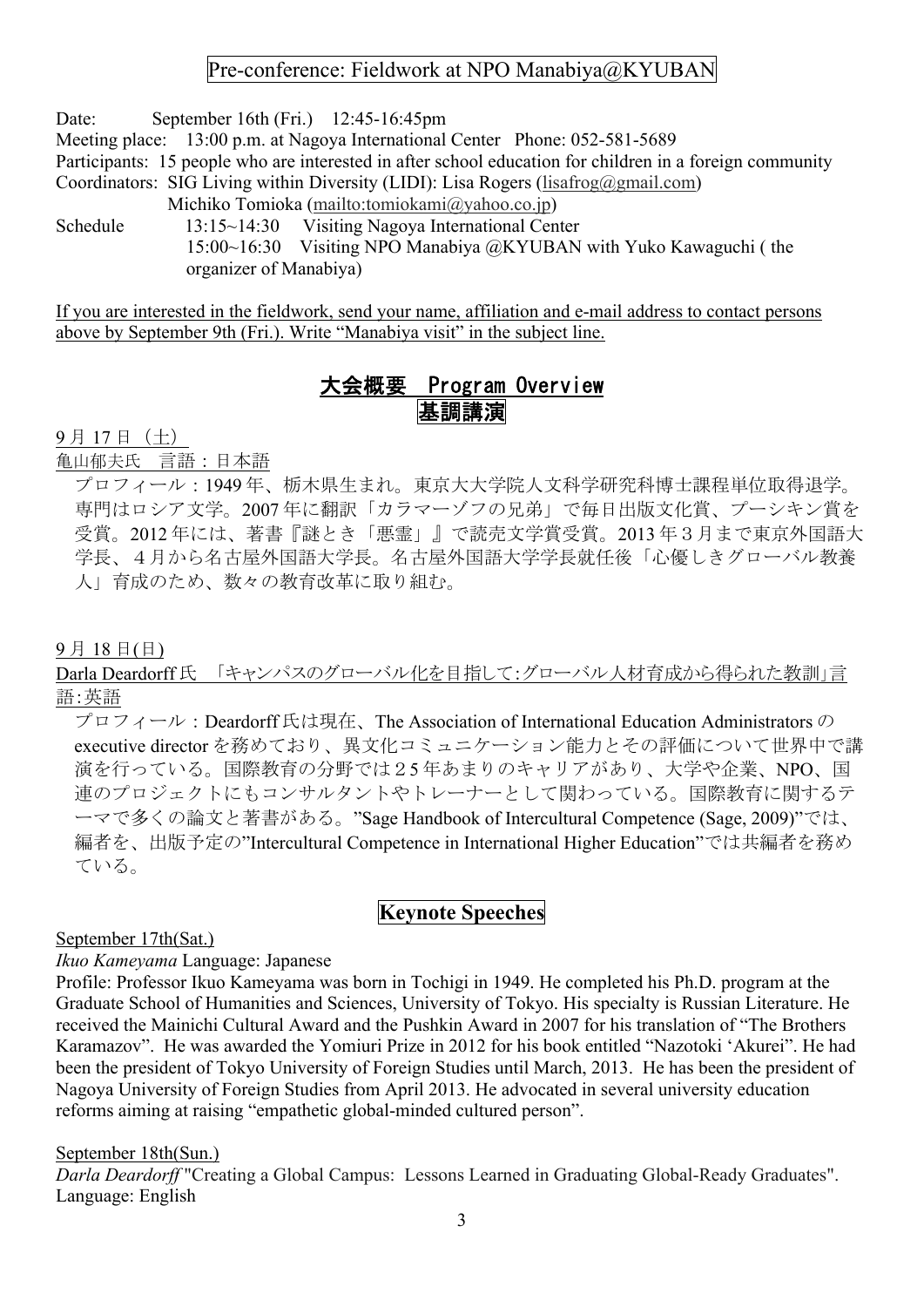Profile: Dr. Darla K. Deardorff is Executive Director of the Association of International Education Administrators, a national professional organization headquartered at Duke University. She has worked in the international education field for almost twenty five years and she has conducted cross-cultural training for universities, companies, and nonprofit organizations in addition to giving invited talks on intercultural competence and its assessment around the world. She has published widely on intercultural topics, including editor of The SAGE Handbook of Intercultural Competence (Sage, 2009) and co-editor of the forthcoming Intercultural Competence in International Higher Education.

## パネルディスカッション:クオ・ヴァディス?多文化多言語社会としての日本

9 月 18 日(日)言語:英語

<パネリスト>

- 津田守:名古屋外国語大学現代国際学部・同大学院グローバル共生(多言語多文化マネジメ ント、公益通訳翻訳) 教授
- 土井佳彦:NPO 法人 多文化共生リソースセンター東海 代表理事、名古屋外国語大学(大学 院)・日本福祉大学・静岡芸術大学 非常勤講師

栗木梨衣:公益財団法人 愛知県国際交流協会 交流共生課長

金千佳:藤田保健衛生大学大学院保健学研究科医療経営情報学領域医療通訳分野 博士前期 課程

竹迫和美:藤田保健衛生大学大学院保健学研究科医療経営情報学領域医療通訳分野 教授 ヤコブ・E・マルシャレンコ:名古屋外国語大学大学院国際コミュニケーション研究科博士後 期課程

### **Panel Discussion: Quo Vadis? Japan as Multi-cultural and Multi-lingual Society**

September 18th (Sun.) Language: English

<Panelists>

*Mamoru Tsuda:* Professor of Multi-cultural and Multi-lingual Management; and Public Interest and Translation, Graduate School of international Communication, Nagoya University of Foreign Studies *Yoshihiko Doi:* Representative Director, Resource Center for Multicultural Community Tokai *Rie Kuriki:* Director, International Exchange and Multicultural Society Division, Aichi International Association

*Chika U. Kim:* Graduate Student, Medical Management & Information Science Course, Graduate School of Health Sciences, Fujita Health University

*Kazumi Takesako:* Professor, Graduate Student, Medical Management & Information Science Course, Graduate School of Health Sciences, Fujita Health University

*Jakub E. Marszalenko:* Ph.D. Candidate, Graduate School of International Communication, Nagoya University of Foreign Studies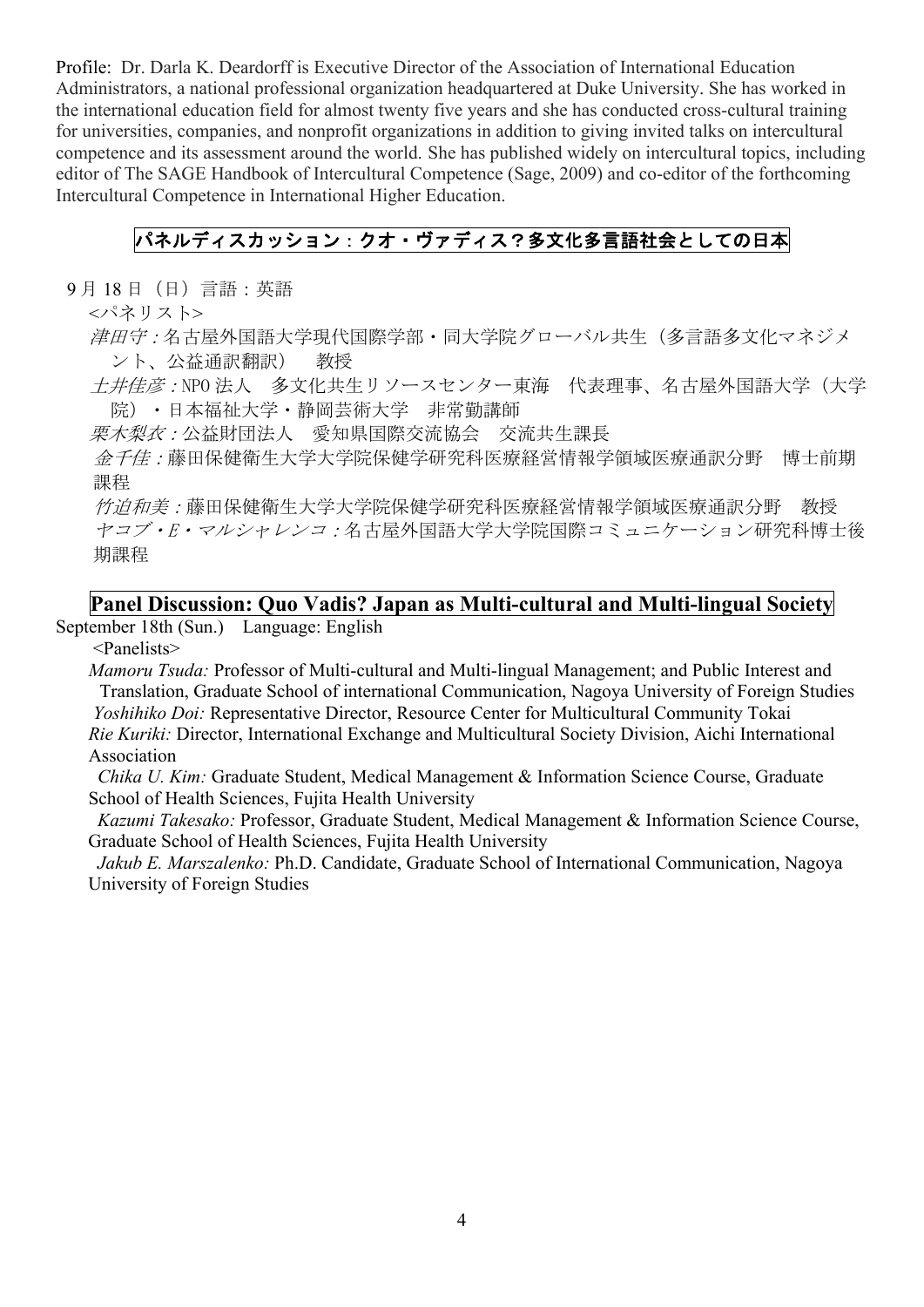### 名古屋外国語大学へのアクセス

(〒470-0197 愛知県日進市岩崎町竹ノ山 57)



# 主要駅からの所要時間

| BY RAIL | JR·名鉄·近鉄 名古屋駅                                    | BY BUS | 名鉄バスセンター(名古屋)                                         |
|---------|--------------------------------------------------|--------|-------------------------------------------------------|
|         | 地下鉄東山線 名古屋駅<br>約25分<br>地下鉄東山線 上 社 駅<br>専用パス 約15分 |        | 名鉄都市関高速バス<br>(名古屋·高針線)<br>約40~60分<br>竹の山停留所<br>徒步 約1分 |
|         | 名古屋外国語大学                                         |        | 名古屋外国語大学                                              |

# 上社駅 スクールバス乗り場

地下鉄東山線「上社」駅より無料スクールバスで約 15 分 (土曜日のみ運行)